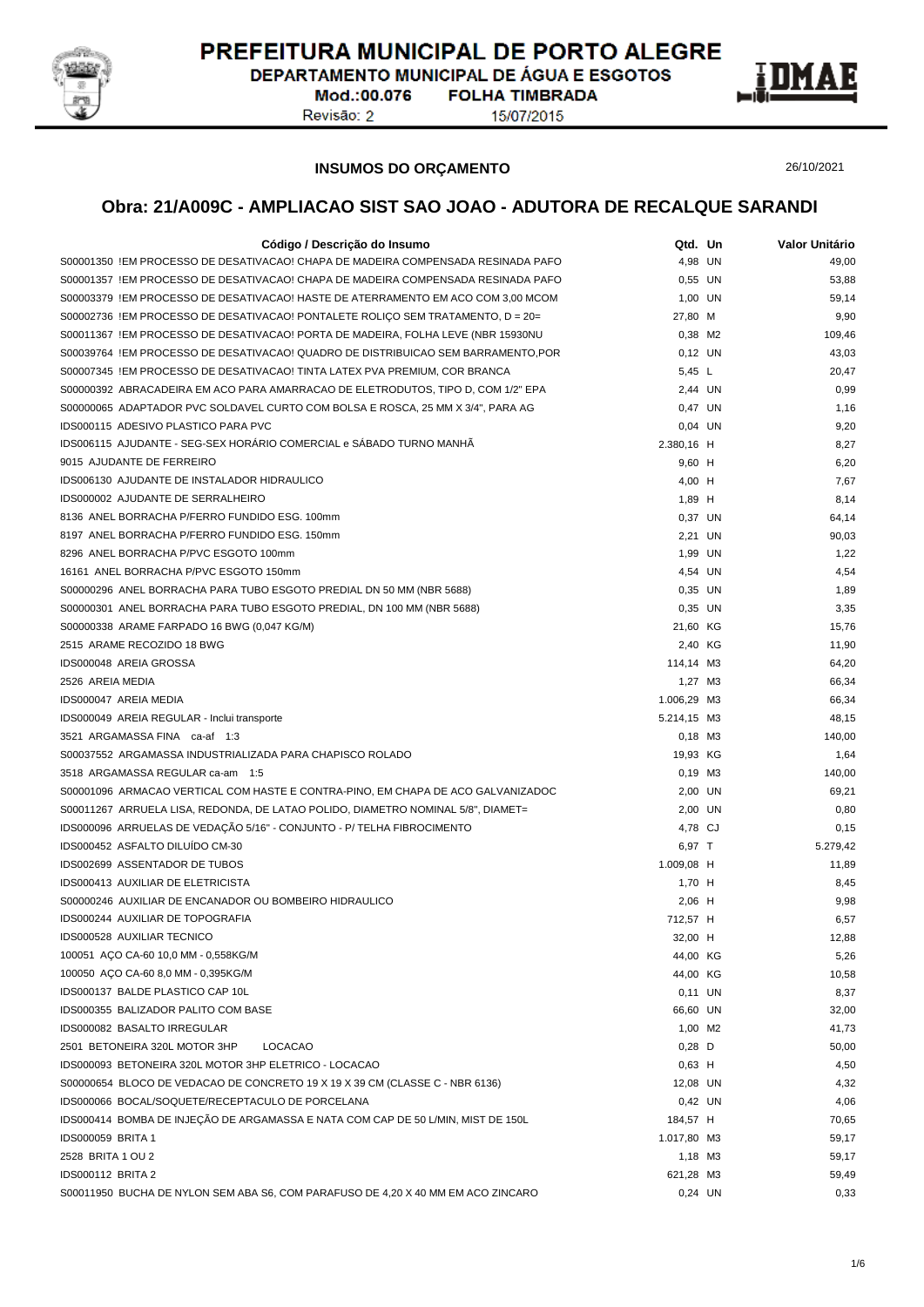

DEPARTAMENTO MUNICIPAL DE ÁGUA E ESGOTOS

Mod.:00.076 Revisão: 2

**FOLHA TIMBRADA** 15/07/2015



**INSUMOS DO ORÇAMENTO**

26/10/2021

| Código / Descrição do Insumo                                                             | Qtd. Un       | Valor Unitário |
|------------------------------------------------------------------------------------------|---------------|----------------|
| S00039176 BUCHA EM ALUMINIO, COM ROSCA, DE 1", PARA ELETRODUTO                           | 2,00 UN       | 1,10           |
| S00000857 CABO DE COBRE NU 16 MM2 MEIO-DURO                                              | 3,00 M        | 14,20          |
| S00000981 CABO DE COBRE, FLEXIVEL, CLASSE 4 OU 5, ISOLACAO EM PVC/A, ANTICHAMACO         | 8,40 M        | 4,27           |
| S00001014 CABO DE COBRE, FLEXIVEL, CLASSE 4 OU 5, ISOLACAO EM PVC/A, ANTICHAMACO         | 3,78 M        | 2,39           |
| S00000979 CABO DE COBRE, FLEXIVEL, CLASSE 4 OU 5, ISOLACAO EM PVC/A, ANTICHAMACO         | 1,81 M        | 15,73          |
| S00000983 CABO DE COBRE, RIGIDO, CLASSE 2, ISOLACAO EM PVC/A, ANTICHAMA BWF-B,45         | 10,08 M       | 1,44           |
| S00034609 CABO FLEXIVEL PVC 750 V, 2 CONDUTORES DE 6,0 MM2                               | 79,15 M       | 18,74          |
| S00034629 CABO FLEXIVEL PVC 750 V, 4 CONDUTORES DE 6,0 MM2                               | 79,15 M       | 33,52          |
| IDS000098 CADEADO LATÃO CROMADO H: 35mm 5 PINOS                                          | $0,05$ UN     | 28,28          |
| S00004433 CAIBRO NAO APARELHADO *7,5 X 7,5* CM, EM MACARANDUBA, ANGELIM OU EQDA          | 19,22 M       | 20,73          |
| S00003279 CAIXA INSPECAO, CONCRETO PRE MOLDADO, CIRCULAR, COM TAMPA, $D = 60^{\circ}$ CM | 0.24 UN       | 110,20         |
| S00001062 CAIXA INTERNA/EXTERNA DE MEDICAO PARA 1 MEDIDOR TRIFASICO, COM VISORDE         | 1,00 UN       | 357,18         |
| S00001871 CAIXA OCTOGONAL DE FUNDO MOVEL, EM PVC, DE 3" X 3", PARA ELETRODUTO FC         | 0,94 UN       | 3,88           |
| S00011712 CAIXA SIFONADA PVC, 150 X 150 X 50 MM, COM GRELHA QUADRADA BRANCA (NB          | 0,24 UN       | 43,33          |
| IDS000247 CALCARIO DOLOMITICO                                                            | 7,33 KG       | 0,09           |
| IDS004759 CALCETEIRO - SEG-SEX HORÁRIO COMERCIAL e SÁBADO TURNO MANHÃ                    | 452,40 H      | 9,50           |
| IDS000427 CAMINHÃO BASCULANTE COM CAPACIDADE DE 6 M <sup>3</sup> - 136 KW                |               |                |
|                                                                                          | 129,99 H      | 111,63         |
| IDS000032 CAMINHÃO BASCULANTE S/ MOTORISTA - LOCACAO                                     | 1.200,62 H    | 103,66         |
| IDS000424 CAMINHÃO CARROCEIRA COM CAPACIDADE DE 15 T - 18 KW                             | $2,13$ H      | 156,90         |
| IDS000164 CAMINHÃO PIPA 6000L C/ ESPARGIDOR S/ MOTORISTA                                 | 2,96 H        | 157,91         |
| IDS000487 CAMINHÃO TIPO MUNCK CAP 6T ALCANCE 9,70 M S/ OPERADOR                          | 664,77 H      | 156,13         |
| IDS000103 CANTONEIRA ACO ABAS IGUAIS- E=1,8"                                             | 2,73 KG       | 10,65          |
| IDS000278 CAP - CIMENTO ASFALTICO PETROLEO 50/70 - INCLUSO TRANSPORTE                    | 45,72 T       | 4.059,92       |
| S00006117 CARPINTEIRO AUXILIAR                                                           | 4,52 H        | 10,97          |
| IDS000130 CARPINTEIRO DE ESQUADRIA                                                       | 171,81 H      | 8,95           |
| IDS001213 CARPINTEIRO DE FORMAS                                                          | 134,96 H      | 10,03          |
| S00001213 CARPINTEIRO DE FORMAS                                                          | 8,03 H        | 10,03          |
| IDS000478 CAVALETE DE MADEIRA PARA SINALIZAÇÃO                                           | 832,44 UN     | 12,35          |
| IDS000027 CEEE TARIFA BASICA TB ENERGIA ELETRICA                                         | 1.100,00 UN   | 0,55           |
| IDS000095 CHAPA DE MADEIRA COMPENSADA PLASTIFICADA P/ FORMA 2,44x1,10 E=10mm             | 3,47 M2       | 24,72          |
| S00001347 CHAPA DE MADEIRA COMPENSADA PLASTIFICADA PARA FORMA DE CONCRETO, DE1,1         | 3,00 M2       | 27,60          |
| IDS000053 CHUVEIRO DUCHA                                                                 | 0,47 UN       | 65,90          |
| IDS000076 CIMENTO BRANCO                                                                 | 10,14 KG      | 2,15           |
| IDS000114 CIMENTO PORTLAND COMPOSTO CP II-32                                             | 369.106,39 KG | 0,68           |
| 2524 CIMENTO PORTLAND POZOLAMICO 320                                                     | 575,04 KG     | 0,75           |
| S00000420 CINTA CIRCULAR EM ACO GALVANIZADO DE 150 MM DE DIAMETRO PARA FIXACAOME         | 2,00 UN       | 20,85          |
| IDS000421 COMPRESSOR DE AR PORTATIL DE 197 PCM - 55 KW                                   | 830,54 H      | 49,35          |
| IDS005652 CONCRETO NAO ESTRUTURAL (SEM LANÇAMENTO)                                       | 0,69 M3       | 325,75         |
| S00012010 CONDULETE EM PVC, TIPO "B", SEM TAMPA, DE 1/2" OU 3/4"                         | 0,12 UN       | 9,11           |
| S00012016 CONDULETE EM PVC, TIPO "LB", SEM TAMPA, DE 1/2" OU 3/4"                        | 0,35 UN       | 10,04          |
| IDS000039 CONE DE PVC PARA SINALIZAÇÃO                                                   | 19,98 UN      | 48,75          |
| S00001539 CONECTOR METALICO TIPO PARAFUSO FENDIDO (SPLIT BOLT), PARA CABOS ATE           | 8,00 UN       | 6,99           |
| S00001607 CONJUNTO ARRUELAS DE VEDACAO 5/16" PARA TELHA FIBROCIMENTO (UMA ARRUME         | 11,55 CJ      | 0,15           |
| IDS000080 CONTAINER VESTIARIO/SANITARIO 4CH, 3 VASOS SANITARIOS                          | 12,00 MS      | 647,18         |
| IDS000356 CUB PONDERADO PARA PIS (PROJETO DE INTERESSE SOCIAL)                           | 11,00 M2      | 2.058,24       |
| S00012034 CURVA 180 GRAUS, DE PVC RIGIDO ROSCAVEL, DE 3/4", PARA ELETRODUTO              | 2,00 UN       | 4,31           |
| IDS000058 CURVA 90 CURTA PVC ESGOTO 100MM                                                | 0,35 UN       | 26,50          |
| S00001870 CURVA 90 GRAUS, LONGA, DE PVC RIGIDO ROSCAVEL, DE 1/2", PARA ELETRO            | 0,47 UN       | 2,48           |
| S00001879 CURVA 90 GRAUS, LONGA, DE PVC RIGIDO ROSCAVEL, DE 3/4", PARA ELETRO            | $0,12$ UN     | 2,51           |
| S00002631 CURVA 90 GRAUS, PARA ELETRODUTO, EM ACO GALVANIZADO ELETROLITICO, DIDE         | 4,00 UN       | 42,02          |
| S00001844 CURVA LONGA PVC, PB, JE, 45 GRAUS, DN 150 MM, PARA REDE COLETORA ESG10         | 4,00 UN       | 182,09         |
| S00025968 DENTE PARA FRESADORA                                                           | 327,66 UN     | 45,60          |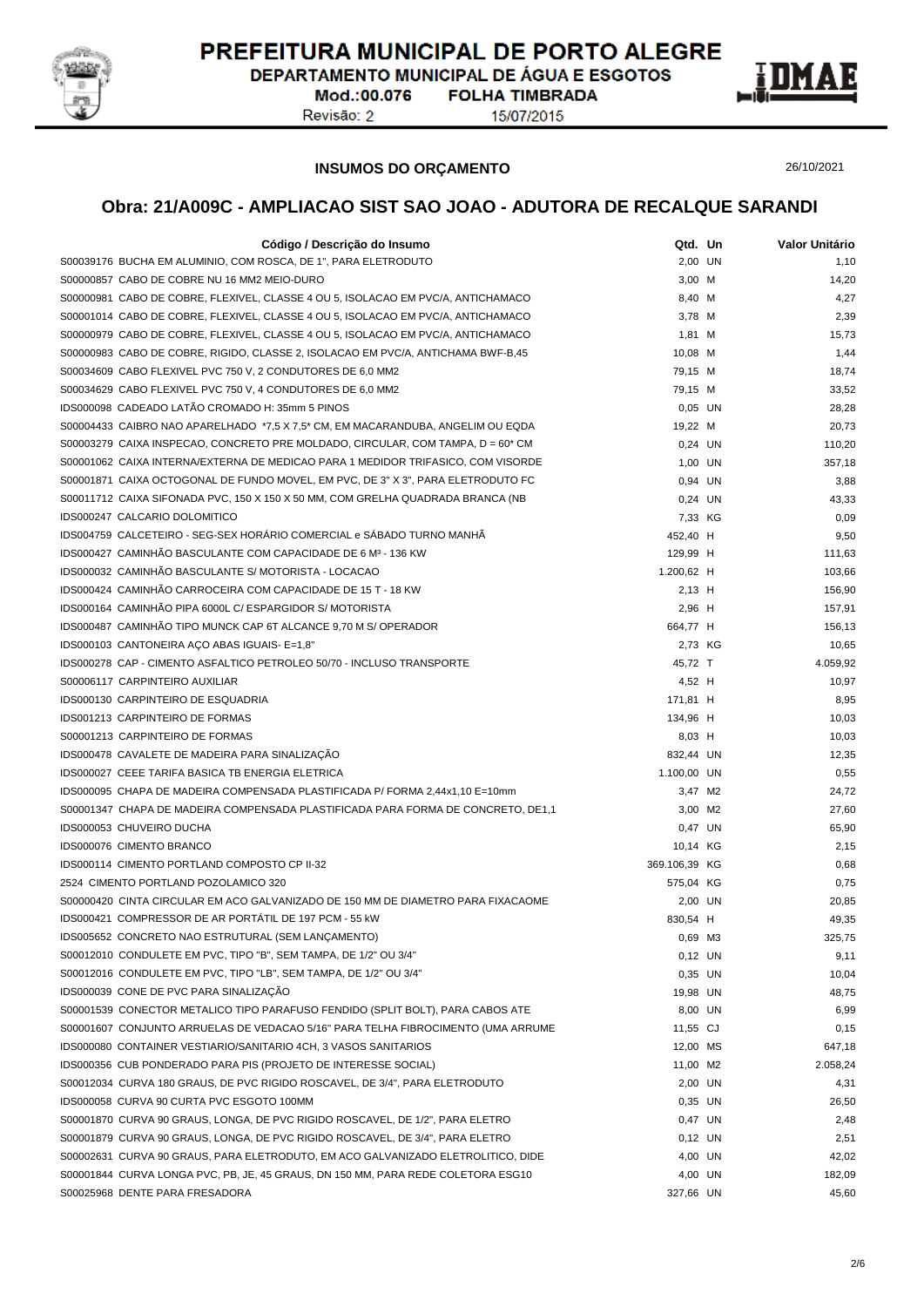

DEPARTAMENTO MUNICIPAL DE ÁGUA E ESGOTOS **FOLHA TIMBRADA** 

Mod.:00.076 Revisão: 2

15/07/2015



**INSUMOS DO ORÇAMENTO**

26/10/2021

| Código / Descrição do Insumo                                                                  | Qtd. Un    | Valor Unitário |
|-----------------------------------------------------------------------------------------------|------------|----------------|
| IDS002355 DESENHISTA                                                                          | 135,87 H   | 19,11          |
| <b>IDS000010 DIGITADOR</b>                                                                    | 32,00 H    | 13,46          |
| IDS000097 DISJUNTOR TIPO NEMA MONOPOLAR 10 ATÉ 30 A                                           | 0,76 UN    | 12,20          |
| S00002392 DISJUNTOR TIPO NEMA, TRIPOLAR 10 ATE 50A, TENSAO MAXIMA DE 415 V                    | 1,00 UN    | 81,89          |
| IDS000026 DMAE TARIFA BASICA TB PREÇO BASICO PB                                               | 220,00 UN  | 4,09           |
| S00002432 DOBRADICA EM ACO/FERRO, 3 1/2" X 3", E= 1,9 A 2 MM, COM ANEL, TAMP                  | 0,71 UN    | 27,61          |
| IDS000067 DOBRADIÇA AÇO ZINCADO 3 X 2" SEM ANEIS                                              | 1,14 UN    | 9,35           |
| IDS000422 DUTO FLEXIVEL SEM ISOLAMENTO DE POLIÉSTER ALUMINIZADO - D = 200 MM                  | 79,15 M    | 9,95           |
| IDS002436 ELETRICISTA OU OFICIAL ELETRICISTA                                                  | 34,18 H    | 11,03          |
| S00002685 ELETRODUTO DE PVC RIGIDO ROSCAVEL DE 1 ", SEM LUVA                                  | 8,00 M     | 7,14           |
| S00002673 ELETRODUTO DE PVC RIGIDO ROSCAVEL DE 1/2 ", SEM LUVA                                | $3,35$ M   | 3,67           |
| S00002674 ELETRODUTO DE PVC RIGIDO ROSCAVEL DE 3/4 ", SEM LUVA                                | $1,08$ M   | 4,57           |
| S00002696 ENCANADOR OU BOMBEIRO HIDRAULICO                                                    | 4,71 H     | 14,09          |
| IDS004083 ENCARREGADO                                                                         | 2.640,00 H | 21,03          |
| IDS000075 ENGATE OU RABICHO FLEXIVEL PLASTICO (PVC OU ABS) BRANCO 1/2" X 30CM                 | 7,02 UN    | 4,91           |
| IDS000004 ENGENHEIRO JUNIOR OU ARQUITETO                                                      | 2.640,00 H | 34,72          |
| IDS000037 EQUIPAMENTO DE COMPUTADOR                                                           | 231,87 H   | 1,43           |
| IDS000425 ESCAVADEIRA HIDRÁULICA 155 HP CAPACIDADE 1,20 M3 C/ OPERADOR                        | 990,94 H   | 193,50         |
| IDS000089 ESCORA DE EUCALIPTO                                                                 | 11,25 M    | 3,38           |
| IDS000423 ESCORAMENTO BLINDADO PESADO- CONJ. METÁLICO BLINDAGEM 3,00 X 2,40 m                 | 15,98 M    | 12,21          |
| IDS000404 ESPARGIDOR ASFALTO PRESSUR, TANQ 6 M <sup>3</sup> , AQUEC, ESPARGIDORA 3,6 C/ OPERA | 31,69 H    | 212,15         |
| IDS000038 ESTAÇÃO TOTAL - TOPOGRAFIA - LOCAÇÃO                                                | 1,62 MS    | 900,00         |
| IDS000106 FECHADURA DE SOBREPOR FERRO PINTADO CHAVE GRANDE                                    | 0,33 UN    | 16,62          |
| S00003080 FECHADURA ESPELHO PARA PORTA EXTERNA, EM ACO INOX (MAQUINA, TESTA ETES              | $0,24$ CJ  | 54,00          |
| S00003097 FECHADURA ROSETA REDONDA PARA PORTA DE BANHEIRO, EM ACO INOX (MAQUITES              | $0,35$ CJ  | 60,46          |
| 9014 FERREIRO                                                                                 | $9,60$ H   | 10,08          |
| IDS000341 FERTILIZANTE ORGANICO COMPOSTO                                                      | 48,89 KG   | 1,42           |
| IDS000107 FIO DE COBRE ISOLADO PARALELO 2 x 2,5 mm2 - TIPO PLASTIFLEX OU SIMILAR              | 4,82 M     | 5,12           |
| S00000937 FIO DE COBRE, SOLIDO, CLASSE 1, ISOLACAO EM PVC/A, ANTICHAMA BWF-B,SEC              | 27,00 M    | 9,49           |
| S00000406 FITA ACO INOX PARA CINTAR POSTE, $L = 19$ MM, $E = 0.5$ MM (ROLO DE 30M)            | $0,13$ UN  | 80,35          |
| IDS000418 FITA DE ESPUMA EPDM PARA VEDAÇÃO COM ADESIVO UMA FACE DE 4 X 40 MM                  | 1.498,97 M | 2,27           |
| IDS000110 FITA ISOLANTE ADESIVA ANTI-CHAMA 19mm x 5 METROS                                    | 0,83 UN    | 2,64           |
| IDS000228 FITA SUBTERRANEA P/ ADUTORA                                                         | 3.399.76 M | 9,72           |
| IDS000073 FITA VEDA ROSCA EM ROLOS DE 18 MM X 10 M (L X C)                                    | 0,92 UN    | 4,99           |
| S00011587 FORRO DE PVC LISO, BRANCO, REGUA DE 10 CM, ESPESSURA DE 8 MM A 10 MMCO              | 6,60 M2    | 100,18         |
| IDS000091 FOSSA SEPTICA 10 PESSOAS RESID. P.DMAE                                              | 1,00 UN    | 4.120,90       |
| IDS000479 FRESADORA DE ASFALTO A FRIO SOBRE RODAS FRESAGEM DE 1,0 M C/ OPERADOR               | 42,33 H    | 439,63         |
| 16453 GRADE DE FERRO 1/2" 100 x 70cm                                                          | 4,00 UN    | 260,00         |
| S00005076 GRAMPO DE ACO POLIDO 1 " X 9                                                        | 5,66 KG    | 20,50          |
| IDS000415 GRUPO GERADOR - 13/14 KVA                                                           | 369,85 H   | 9,83           |
| 2581 GUIA CEDRINHO 2,5 x 15cm                                                                 | 132,73 M   | 17,70          |
| S00007370 GUINCHO MANUAL DE ARRASTE CAPACIDADE DE 2 T COM 20 M DE CABO DE AÇO(L               | $0,09$ H   | 1,24           |
| IDS000303 IMPRESSÃO P&B e COLORIDA A4 - LASER                                                 | 217,98 UN  | 1,40           |
| 9018 INSTALADOR HIDRAULICO                                                                    | 11,61 H    | 9,96           |
| IDS002698 INSTALADOR HIDRAULICO                                                               | 73,10 H    | 9,96           |
| IDS000065 INTERRUPTOR SOBREPOR 1 TECLA SIMPLES                                                | 0,21 UN    | 8,98           |
| S00038068 INTERRUPTORES SIMPLES (2 MODULOS) 10A, 250V, CONJUNTO MONTADO PARA EMX              | $0,12$ UN  | 13,79          |
| S00038071 INTERRUPTORES SIMPLES (3 MODULOS) 10A, 250V, CONJUNTO MONTADO PARA EMX              | $0,12$ UN  | 16,48          |
| S00011190 JANELA BASCULANTE, ACO, COM BATENTE/REQUADRO, 60 X 60 CM (SEM VIDROS)               | 1,70 UN    | 179,95         |
| IDS025964 JARDINEIRO - SEG-SEX HORÁRIO COMERCIAL e SÁBADO TURNO MANHÃ                         | 90,79 H    | 9,79           |
| S00003529 JOELHO PVC, SOLDAVEL, 90 GRAUS, 25 MM, PARA AGUA FRIA PREDIAL                       | 1,39 UN    | 0,97           |
| S00003517 JOELHO PVC, SOLDAVEL, BB, 90 GRAUS, DN 40 MM, PARA ESGOTO PREDIAL                   | 1,18 UN    | 4,41           |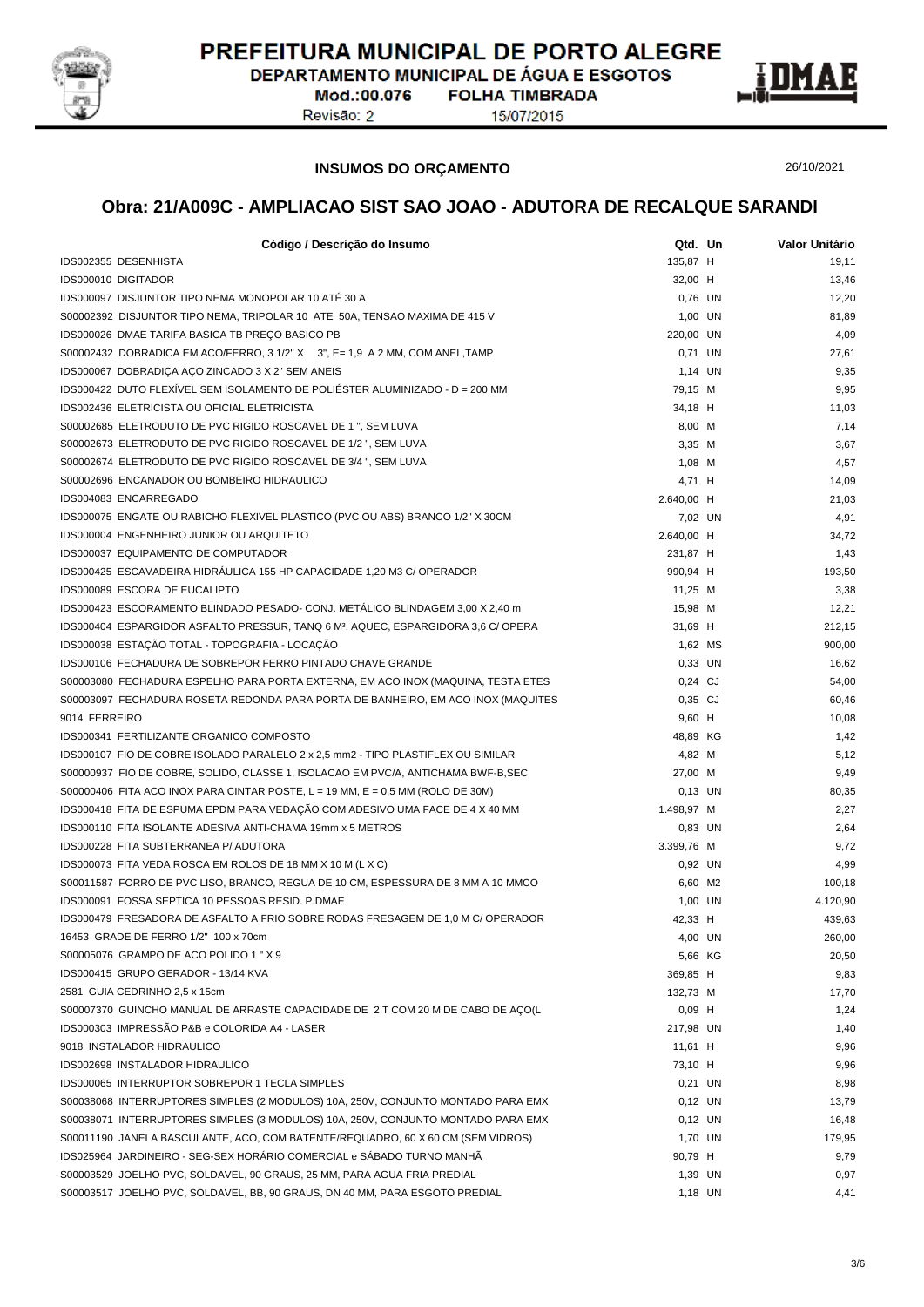

DEPARTAMENTO MUNICIPAL DE ÁGUA E ESGOTOS

Mod.:00.076 Revisão: 2

**FOLHA TIMBRADA** 15/07/2015



26/10/2021

### **INSUMOS DO ORÇAMENTO**

| Código / Descrição do Insumo                                                                                               | Qtd. Un             | Valor Unitário |
|----------------------------------------------------------------------------------------------------------------------------|---------------------|----------------|
| S00003524 JOELHO PVC, SOLDAVEL, COM BUCHA DE LATAO, 90 GRAUS, 25 MM X 3/4", PAPR                                           | 1,18 UN             | 9,59           |
| S00003526 JOELHO PVC, SOLDAVEL, PB, 90 GRAUS, DN 50 MM, PARA ESGOTO PREDIAL                                                | 0,12 UN             | 3,03           |
| S00003670 JUNCAO SIMPLES, PVC, 45 GRAUS, DN 100 X 100 MM, SERIE NORMAL PARA ES                                             | 0,24 UN             | 26,09          |
| S00003659 JUNCAO SIMPLES, PVC, DN 100 X 50 MM, SERIE NORMAL PARA ESGOTO PREDIA                                             | $0,12$ UN           | 19,61          |
| S00003671 JUNTA PLASTICA DE DILATACAO PARA PISOS, COR CINZA, 17 X 3 MM (ALTURA                                             | 5,80 M              | 0,79           |
| S00038780 LAMPADA FLUORESCENTE COMPACTA 3U BRANCA 20 W, BASE E27 (127/220 V)                                               | 158,30 UN           | 17,46          |
| IDS000055 LAVATORIO SUSPENSO SIMPLES                                                                                       | 7,02 UN             | 91,30          |
| S00038383 LIXA D'AGUA EM FOLHA, GRAO 100                                                                                   | 0,41 UN             | 1,77           |
| S00003799 LUMINARIA DE SOBREPOR EM CHAPA DE ACO PARA 2 LAMPADAS FLUORESCENTESW,                                            | 0,94 UN             | 111,86         |
| S00003835 LUVA DE CORRER PVC, JE, DN 150 MM, PARA REDE COLETORA DE ESGOTO (NBR                                             | 1,00 UN             | 99,80          |
| S00001892 LUVA EM PVC RIGIDO ROSCAVEL, DE 1", PARA ELETRODUTO                                                              | 4.00 UN             | 1,52           |
| S00001901 LUVA EM PVC RIGIDO ROSCAVEL, DE 1/2", PARA ELETRODUTO                                                            | 0,24 UN             | 0,74           |
| S00001891 LUVA EM PVC RIGIDO ROSCAVEL, DE 3/4", PARA ELETRODUTO                                                            | 0,24 UN             | 1,09           |
| S00003906 LUVA SOLDAVEL COM ROSCA, PVC, 25 MM X 3/4", PARA AGUA FRIA PREDIAL                                               | 0,47 UN             | 2,15           |
| S00004006 MADEIRA SERRADA EM PINUS, MISTA OU EQUIVALENTE DA REGIAO - BRUTA                                                 | $0,17$ M3           | 916,25         |
| IDS000151 MARTELETE OU ROMPEDOR PNEUMATICO MANUAL S/ COMPRESSOR S/ OPERADOR                                                | 1.660,46 H          | 28,46          |
| IDS000017 MESTRE DE OBRAS -SEG-SEX -HORÁRIO COMERCIAL e SÁBADO TURNO MANHÃ                                                 | 2.640,00 H          | 22,90          |
| S00011697 MICTORIO COLETIVO ACO INOX (AISI 304), $E = 0.8$ MM, DE *100 X 40 X 30                                           | $0,12$ UN           | 649,65         |
| <b>IDS000417 MONTADOR TUNNEL LINER</b>                                                                                     | 785,45 H            | 23,16          |
| 2504 MOTOR ELETRICO 2HP P/VIBRADOR LOCACAO                                                                                 | $0.07$ D            | 35,00          |
| IDS004093 MOTORISTA DE CAMINHÃO -SEG-SEX HORÁRIO COMERCIAL e SÁBADO TURNO MANHÃ                                            | 1.203,59 H          | 11,28          |
| IDS000179 MOTOSERRA COM MOTOR A GASOLINA                                                                                   | 336,10 H            | 3,13           |
| IDS000169 MUDA PARA PLANTIO - FUSTE >= 1,80M                                                                               | 125,18 UN           | 31,89          |
| IDS000144 NIVEL OTICO C/ PRECISÃO                                                                                          | 233,08 H            | 2,03           |
| IDS000109 OPERADOR GUINDASTE                                                                                               | 664,77 H            | 11,70          |
| <b>IDS000136 OPERADOR MAQUINAS E TRATORES DIVERSOS</b>                                                                     | 45,19 H             | 11,53          |
| IDS004257 OPERADOR MARTELETE COMPACTADOR -SEG-SEX HOR.COMERCIAL e SÁBADO T MANHÃ                                           | 3.427,54 H          | 10,98          |
| IDS004234 OPERADOR RETROESCAVADEIRA                                                                                        | 4,45 H              | 13,37          |
| IDS000426 OPERADOR RETROESCAVADEIRA -SEG-SEX HOR. COMERCIAL e SÁBADO TURNO MANHÃ                                           | 1.984,94 H          | 13,37          |
| IDS000149 PA CARREGADEIRA SOBRE RODAS C/ OPERADOR                                                                          | 150,96 H            | 144,35         |
| S00004346 PARAFUSO DE FERRO POLIDO, SEXTAVADO, COM ROSCA PARCIAL, DIAMETRO 5/8CO                                           |                     | 6,32           |
| IDS000118 PARAFUSO NIQUELADO P/ FIXAR PEÇA SANITARIA                                                                       | 2,00 UN<br>14,04 UN | 10,40          |
| S00011055 PARAFUSO ROSCA SOBERBA ZINCADO CABECA CHATA FENDA SIMPLES 3,5 X 25 MM                                            |                     |                |
|                                                                                                                            | 4,66 UN             | 0,04           |
| IDS000104 PARAFUSO ROSCA SOBERBA ZINCADO CABEÇA CHATA 3,8 x 30 mm<br>IDS000429 PARAFUSO SEXTAVADO M30 130mm de comprimento | 11,52 UN            | 0,05           |
|                                                                                                                            | 520,00 UN           | 2,70           |
| S00004302 PARAFUSO ZINCADO ROSCA SOBERBA, CABECA SEXTAVADA, 5/16 " X 250 MM, FIXA<br>IDS000158 PARALELEPIPEDO GRANITICO    | 11,55 UN            | 2,28           |
|                                                                                                                            | 3,96 ML             | 1.621,87       |
| S00020078 PASTA LUBRIFICANTE PARA TUBOS E CONEXOES COM JUNTA ELASTICA (USO EMPOL                                           | 0,02 UN             | 30,43          |
| 8240 PASTA P/JUNTA DESLIZANTE                                                                                              | 0,23 KG             | 31,25          |
| 9043 PEDREIRO                                                                                                              | 39,20 H             | 10,14          |
| IDS004750 PEDREIRO - SEG-SEX HORÁRIO COMERCIAL e SÁBADO TURNO MANHÃ                                                        | 1.601,65 H          | 10,14          |
| IDS000138 PEÇA DE MADEIRA NÃO APARELHADA 1 X 7,50 cm                                                                       | 12,50 M             | 1,71           |
| IDS000034 PEÇA MADEIRA DE LEI 2,5x7,5cm (1"x3")                                                                            | 16,00 M             | 6,16           |
| IDS000043 PEÇA MADEIRA NATIVA/REGIONAL 7,5x12,50cm (3X5")                                                                  | 6,30 M              | 11,53          |
| IDS000035 PEÇA MADEIRA NATIVA/REGIONAL 7,5x7,5cm (3x3)                                                                     | 18,66 M             | 4,29           |
| IDS000003 PINTOR                                                                                                           | $2,15$ H            | 10,69          |
| IDS000033 PLACA DE OBRA ADESIVADA                                                                                          | 16,00 M2            | 240,75         |
| IDS000172 PLACA VIBRATORIA COMPACTADOR C/ MOTOR DIESEL S/ OPERADOR                                                         | 1.767,08 H          | 10,09          |
| IDS000304 PLOTAGEM PB EM PDF                                                                                               | 13,99 M2            | 10,00          |
| S00004491 PONTALETE *7,5 X 7,5 * CM EM PINUS, MISTA OU EQUIVALENTE DA REGIAO -                                             | 74,92 M             | 4,07           |
| IDS000430 PORCA SEXTAVADA M30                                                                                              | 520,00 UN           | 4,63           |
| IDS000099 PORTA CADEADO ZINCADO OXIDADO PRETO                                                                              | 0,13 UN             | 6,36           |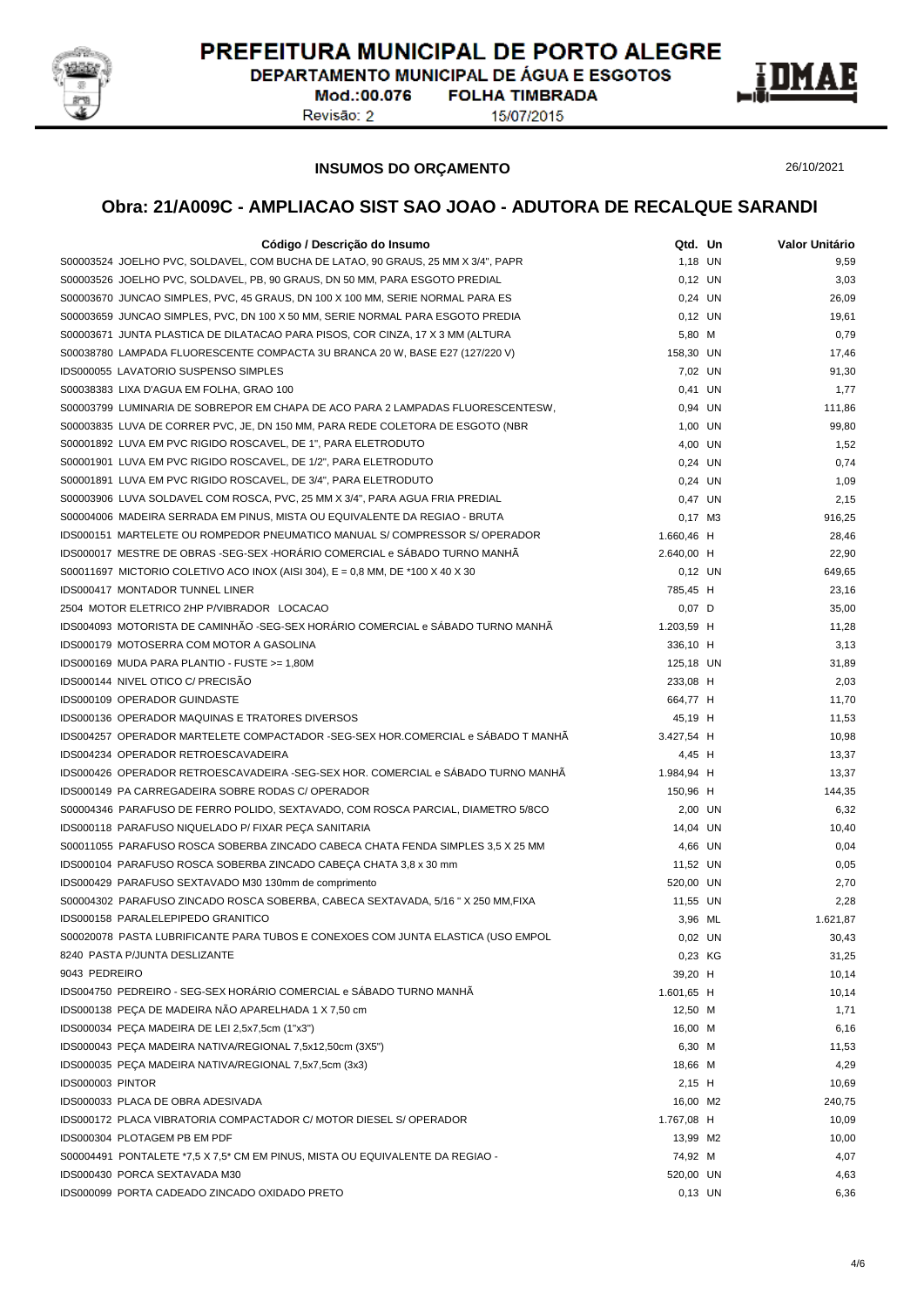

DEPARTAMENTO MUNICIPAL DE ÁGUA E ESGOTOS Mod.:00.076 **FOLHA TIMBRADA** 

Revisão: 2

15/07/2015



26/10/2021

### **INSUMOS DO ORÇAMENTO**

| Código / Descrição do Insumo                                                                                                      | Qtd. Un     | Valor Unitário |
|-----------------------------------------------------------------------------------------------------------------------------------|-------------|----------------|
| IDS000101 PORTA DE MADEIRA SEMI-OCA - FOLHA LISA P/ PINTURA 80x2,10x3,5mm                                                         | 0,10 UN     | 155,14         |
| S00010555 PORTA DE MADEIRA, FOLHA MEDIA (NBR 15930) DE 800 X 2100 MM, DE 35 MMES                                                  | 0,24 UN     | 157,94         |
| S00025969 PORTA DENTE PARA FRESADORA                                                                                              | 43,70 UN    | 429,41         |
| S00005072 PREGO DE ACO POLIDO COM CABECA 10 X 11 (1 X 17)                                                                         | 1,46 KG     | 35,71          |
| <b>IDS000036 PREGOS BITOLAS VARIADAS</b>                                                                                          | 14,18 KG    | 20,29          |
| <b>IDS000343 PROFISSIONAL NIVEL SUPERIOR</b>                                                                                      | 224,00 H    | 46,46          |
| S00011741 RALO SIFONADO PVC CILINDRICO, 100 X 40 MM, COM GRELHA REDONDA BRANCA                                                    | 0,47 UN     | 9,59           |
| S00011718 REGISTRO DE PRESSAO PVC, ROSCAVEL, VOLANTE SIMPLES, DE 3/4"                                                             | 0,47 UN     | 20,76          |
| S00037329 REJUNTE EPOXI, QUALQUER COR                                                                                             | 0,05 KG     | 61,83          |
| IDS000154 RETROESCAVADEIRA S/ RODAS C/ CARREGADEIRA S/ OPERADOR                                                                   | 998,45 H    | 76,44          |
| IDS005871 ROLO COMPACTADOR DE PNEUS ESTATICO - PRODUTIVA - C/ OPERADOR                                                            | 31,62 H     | 134,38         |
| IDS005684 ROLO COMPACTADOR VIBRATORIO 6.6T- PRODUTIVA - C/ OPERADOR                                                               | 31,62 H     | 104,24         |
| IDS000176 SAIBRO PARA ARGAMASSA                                                                                                   | 1,92 M3     | 58,85          |
| IDS000001 SERRALHEIRO                                                                                                             | 1,89 H      | 10,08          |
| 9046 SERVENTE                                                                                                                     | 86,40 H     | 8,42           |
| IDS006111 SERVENTE -SEG-SEX HORÁRIO COMERCIAL e SÁBADO TURNO MANHÃ                                                                | 35.446,31 H | 8,42           |
| S00038635 SIFAO PLASTICO EXTENSIVEL PARA LAVATORIO 1 X 1.1/2 "                                                                    | 0,35 UN     | 7,11           |
| IDS000120 SIFÃO PLASTICO TIPO COPO PARA PIA                                                                                       | 6,67 UN     | 18,44          |
| 300245 SINALIZAÇÃO - CARRO SETA - LOCAÇÃO                                                                                         | 3,00 MS     | 2.450,00       |
| IDS000040 SINALIZAÇÃO - TIPO PISCA-PISCA                                                                                          | 66,60 UN    | 69,19          |
| IDS006160 SOLDADOR                                                                                                                | $0,80$ H    | 11,62          |
| S00020083 SOLUCAO LIMPADORA PARA PVC, FRASCO COM 1000 CM3                                                                         | $0,06$ UN   | 72,17          |
| 2582 TABUA CEDRINHO 2,5 x 30cm                                                                                                    | 66,37 M     | 35,44          |
|                                                                                                                                   | 55,87 M     | 23,39          |
| IDS000113 TABUA MADEIRA 2A QUALIDADE 2,5 X 30,0CM (1 X 12")<br>IDS000102 TABUA MADEIRA 3A QUALIDADE 2,5 x23,00cm - NÃO APARELHADA |             | 4,92           |
|                                                                                                                                   | 23,13 M     |                |
| IDS000213 TAMPÃO FD DN 600mm ARTIC. PESADO - Inclui transporte                                                                    | 17,00 UN    | 845,30         |
| IDS000403 TANQUE DE ASFALTO ESTACIONÁRIO CAPACIDADE 30.000L                                                                       | 31,69 H     | 169,78         |
| IDS000229 TANQUE P/ ASFALTO + AQUECEDOR TERMICO                                                                                   | 63,25 H     | 169,78         |
| IDS000031 TAXA RESPONSABILIDADE TECNICA - ACIMA DE R\$ 15.000,01                                                                  | 5,00 UN     | 233,94         |
| S00040397 TE 90 GRAUS EM ACO CARBONO, SOLDAVEL, PRESSAO 3.000 LBS, DN 2"                                                          | 4,00 UN     | 235,73         |
| IDS000157 TE DE SERVIÇO PEAD 63x20                                                                                                | 1,00 UN     | 133,48         |
| S00007097 TE SANITARIO, PVC, DN 50 X 50 MM, SERIE NORMAL, PARA ESGOTO PREDIAL                                                     | $0,12$ UN   | 8,55           |
| S00007139 TE SOLDAVEL, PVC, 90 GRAUS, 25 MM, PARA AGUA FRIA PREDIAL (NBR 5648)                                                    | 1,05 UN     | 1,64           |
| IDS000440 TECNICO EM SEGURANÇA DO TRABALHO                                                                                        | 528,00 H    | 14,68          |
| S00037411 TELA DE ACO SOLDADA GALVANIZADA/ZINCADA PARA ALVENARIA, FIO D = *1,225                                                  | $0,16$ M2   | 32,79          |
| S00010928 TELA DE ARAME GALVANIZADA QUADRANGULAR / LOSANGULAR, FIO 2,11 MM (14MA                                                  | 96,00 M2    | 9,18           |
| S00037524 TELA PLASTICA LARANJA, TIPO TAPUME PARA SINALIZACAO, MALHA RETANGUL1.2                                                  | 110,98 M    | 2,03           |
| IDS000028 TELEFONE TARIFA BASICA                                                                                                  | 12,00 UN    | 54,99          |
| IDS000060 TELHA DE FIBROCIMENTO ONDULADA E = 4 MM, DE 2,44 X 0,50M                                                                | 5,86 UN     | 20,64          |
| IDS000139 TELHA DE FIBROCIMENTO ONDULADA E = 4MM, DE 2,44X0,50M                                                                   | 3,00 M2     | 17,84          |
| S00007194 TELHA DE FIBROCIMENTO ONDULADA E = 6 MM, DE 2,44 X 1,10 M (SEM AMIA                                                     | 12,44 M2    | 28,76          |
| S00012869 TELHADOR                                                                                                                | 1,17 H      | 14,30          |
| IDS000216 TERRA VEGETAL POSTO OBRA                                                                                                | 4,68 M3     | 178,84         |
| 3501 TIJOLO MACICO 20,0 x 10,0 x 5,0cm                                                                                            | 1.200,80 UN | 0,35           |
| S00038101 TOMADA 2P+T 10A, 250V (APENAS MODULO)                                                                                   | 0,24 UN     | 7,44           |
| IDS000108 TOMADA SOBREPOR 2P UNIVERSAL 10A/250V - PIAL OU SIMILAR                                                                 | 0,20 UN     | 13,34          |
| IDS007592 TOPOGRAFO                                                                                                               | 387,08 H    | 15,15          |
| IDS000056 TORNEIRA CROMADA 1/2" OU 3/4" P/ LAVATORIO                                                                              | 7,02 UN     | 72,90          |
| IDS000420 TRANSPORTADOR MANUAL GERICA COM CAPACIDADE DE 180L                                                                      | 846,76 H    | 0,82           |
| IDS000401 TRATOR DE PNEUS POT 105 CV TRAÇÃO 4 X 4, PESO C/LASTRO 5775 KG C/OPE                                                    | 31,69 H     | 183,97         |
| IDS000155 TRATOR ESTEIRA S/ OPERADOR                                                                                              | 45,19 H     | 120,41         |
| S00021013 TUBO ACO GALVANIZADO COM COSTURA, CLASSE LEVE, DN 50 MM (2"), E = KG/                                                   | 40,00 M     | 87,20          |